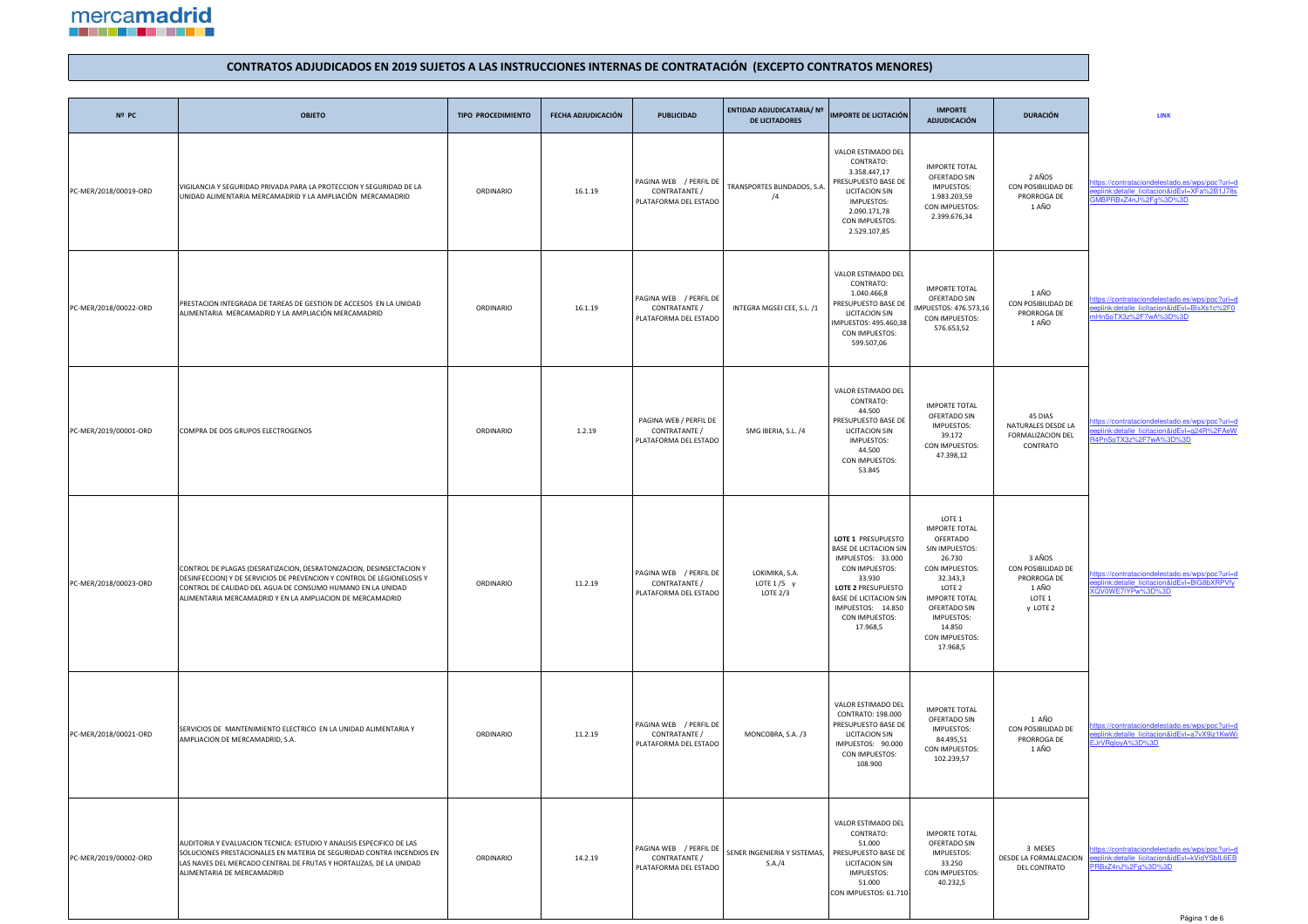| Nº PC                 | <b>OBJETO</b>                                                                                                                     | TIPO PROCEDIMIENTO | FECHA ADJUDICACIÓN | <b>PUBLICIDAD</b>                                                | <b>ENTIDAD ADJUDICATARIA/ Nº</b><br><b>DE LICITADORES</b>                                       | <b>IMPORTE DE LICITACIÓN</b>                                                                                                                       | <b>IMPORTE</b><br><b>ADJUDICACIÓN</b>                                                              | <b>DURACIÓN</b>                                      |                                                                                                                     |
|-----------------------|-----------------------------------------------------------------------------------------------------------------------------------|--------------------|--------------------|------------------------------------------------------------------|-------------------------------------------------------------------------------------------------|----------------------------------------------------------------------------------------------------------------------------------------------------|----------------------------------------------------------------------------------------------------|------------------------------------------------------|---------------------------------------------------------------------------------------------------------------------|
| PC-MER/2019/00004-ORD | OBRAS PARA LA REMODELACION DE LOS ASEOS DE LAS NAVES C y F DEL MERCADO<br>CENTRAL DE FRUTAS Y HORTALIZAS EN MERCAMADRID           | ORDINARIO          | 12.3.19            | PAGINA WEB / PERFIL DE<br>CONTRATANTE /<br>PLATAFORMA DEL ESTADO | PROYECTOS DE CONSTRUCCION<br>Y REFORMA PROMIAVEL, S.L./8                                        | VALOR ESTIMADO DEL<br>CONTRATO:<br>144.934,73<br>PRESUPUESTO BASE DE<br>LICITACION SIN<br>IMPUESTOS:<br>144.934,73<br>CON IMPUESTOS:<br>175.371,02 | <b>IMPORTE TOTAL</b><br>OFERTADO SIN<br>IMPUESTOS: 130.090,51<br>CON IMPUESTOS:<br>157.409,51      | 84 DIAS NATURALES                                    | tps://contrataciondelestado.es/wps/poc?uri=d<br>eplink:detalle_licitacion&idEvl=x8g890Fm3zQ<br>PRBxZ4nJ%2Fg%3D%3D   |
| PC-MER/2019/00005-ORD | MANTENIMIENTO DEL ACUARIO DEL MERCADO CENTRAL DE PESCADOS DE LA<br>UNIDAD ALIMENTARIA DE MERCAMADRID                              | ORDINARIO          | 26.2.19            | PAGINA WEB / PERFIL DE<br>CONTRATANTE /<br>PLATAFORMA DEL ESTADO | TECNOMAR VIVEROS, S.L./1                                                                        | VALOR ESTIMADO DEL<br>CONTRATO: 20.880<br>PRESUPUESTO BASE DE<br><b>LICITACION SIN</b><br>IMPUESTOS: 15.660<br>CON IMPUESTOS:<br>18.948,6          | <b>IMPORTE TOTAL</b><br>OFERTADO SIN<br><b>IMPUESTOS: 13.843,44</b><br>CON IMPUESTOS:<br>16.750,56 | 3 AÑOS<br>CON POSIBILIDAD DE<br>PRORROGA DE<br>1 AÑO | tps://contrataciondelestado.es/wps/poc?uri=c<br>plink:detalle_licitacion&idEvI=DfPVUM6qIQ<br>Vmg21uxhbaVQ%3D%3D     |
| PC-MER/2019/00006-ORD | OBRAS PARA EL ACONDICIONAMIENTO EXTERIOR DE LOS EDIFICIOS DE LA ZONA<br>COMERCIAL ANTIGUA DE LA UNIDAD ALIMENTARIA DE MERCAMADRID | ORDINARIO          | 23.4.19            | PAGINA WEB / PERFIL DE<br>CONTRATANTE /<br>PLATAFORMA DEL ESTADO | COBRA INSTALACIONES Y<br>SERVICIOS, S.A./5                                                      | VALOR ESTIMADO DEL<br>CONTRATO: 189.286,99<br>PRESUPUESTO BASE DE<br>LICITACION SIN<br>IMPUESTOS: 189.286,99<br>CON IMPUESTOS:<br>229.037,26       | <b>IMPORTE TOTAL</b><br>OFERTADO SIN<br>IMPUESTOS: 181.192,33<br>CON IMPUESTOS:<br>219.242,82      | 91 DIAS NATURALES                                    | tps://contrataciondelestado.es/wps/poc?uri=d<br>eplink:detalle_licitacion&idEvl=6xtx2AK9BBBv<br>nTkQN0%2FZA%3D%3D   |
| PC-MER/2019/00003-ORD | OBRAS DE IMPLEMENTACION DE VALLADO DELIMITADOR URBANIZACION/PARQUE<br>URBANO DE LA AMPLIACIÓN DE MERCAMADRID                      | ORDINARIO          | 6.5.19             | PAGINA WEB / PERFIL DE<br>CONTRATANTE /<br>PLATAFORMA DEL ESTADO | <b>UTF</b><br>PADECASA OBRAS Y SERVICIOS,<br>S.A. - CYCASA CANTERAS Y<br>CONSTRUCCIONES, S.A./3 | VALOR ESTIMADO DEL<br>CONTRATO:<br>429.494,98<br>PRESUPUESTO BASE DE<br>LICITACIÓN SIN<br>IMPUESTOS:<br>429.494,98<br>CON IMPUESTOS:<br>519.688,93 | <b>IMPORTE TOTAL</b><br>OFERTADO SIN<br>IMPUESTOS: 240.917,50<br>CON IMPUESTOS:<br>291.509,92      | 120 DIAS NATURALES                                   | ttps://contrataciondelestado.es/wps/poc?uri=d<br>eplink:detalle_licitacion&idEvl=c6v6Dn1dpiC<br>ng21uxhbaVQ%3D%3D   |
| PC-MER/2019/00008-ORD | OBRAS DE ILUMINACION INTERIOR DE LAS NAVES DEL MERCADO CENTRAL DE FRUTAS<br>VERDURAS DE LA UNIDAD ALIMENTARIA MERCAMADRID         | ORDINARIO          | 10.5.19            | PAGINA WEB / PERFIL DE<br>CONTRATANTE /<br>PLATAFORMA DEL ESTADO | ACCIONA FACILITY SERVICES,<br>S.A./4                                                            | VALOR ESTIMADO DEL<br>CONTRATO: 198.693,3<br>PRESUPUESTO BASE DE<br><b>LICITACION SIN</b><br>IMPUESTOS: 198.693,3<br>CON IMPUESTOS:<br>240.419,7   | <b>IMPORTE TOTAL</b><br>OFERTADO SIN<br>MPUESTOS: 137.698,66<br>CON IMPUESTOS:<br>166.615,37       | 120 DIAS NATURALES                                   | tps://contrataciondelestado.es/wps/poc?uri=c<br>eplink:detalle licitacion&idEvl=q%2FEbylj6uC<br>BPRBxZ4nJ%2Fa%3D%3D |
| PC-MER/2019/00010-ORD | SERVICIOS PARA LA EJECUCION DE TRABAJOS DE ALBAÑILERIA EN LAS INSTALACIONES<br>DE LA UNIDAD ALIMENTARIA MERCAMADRID               | ORDINARIO          | 13.5.19            | PAGINA WEB / PERFIL DE<br>CONTRATANTE /<br>PLATAFORMA DEL ESTADO | PROYECTOS DE CONSTRUCCION<br>Y REFORMA PROMIAVEL, S.L./3                                        | VALOR ESTIMADO DEL<br>CONTRATO: 189.925,12<br>PRESUPUESTO BASE DE<br>LICITACIÓN SIN<br>IMPUESTOS: 172.659,2<br>CON IMPUESTOS:<br>208.917,63        | <b>IMPORTE TOTAL</b><br>OFERTADO SIN<br>IMPUESTOS: 138.320<br>CON IMPUESTOS:<br>167.367,2          | 2 AÑOS                                               | ttps://contrataciondelestado.es/wps/poc?uri=d<br>eplink:detalle_licitacion&idEvl=bLxCpdVa6oCi<br>EJrVRgloyA%3D%3D   |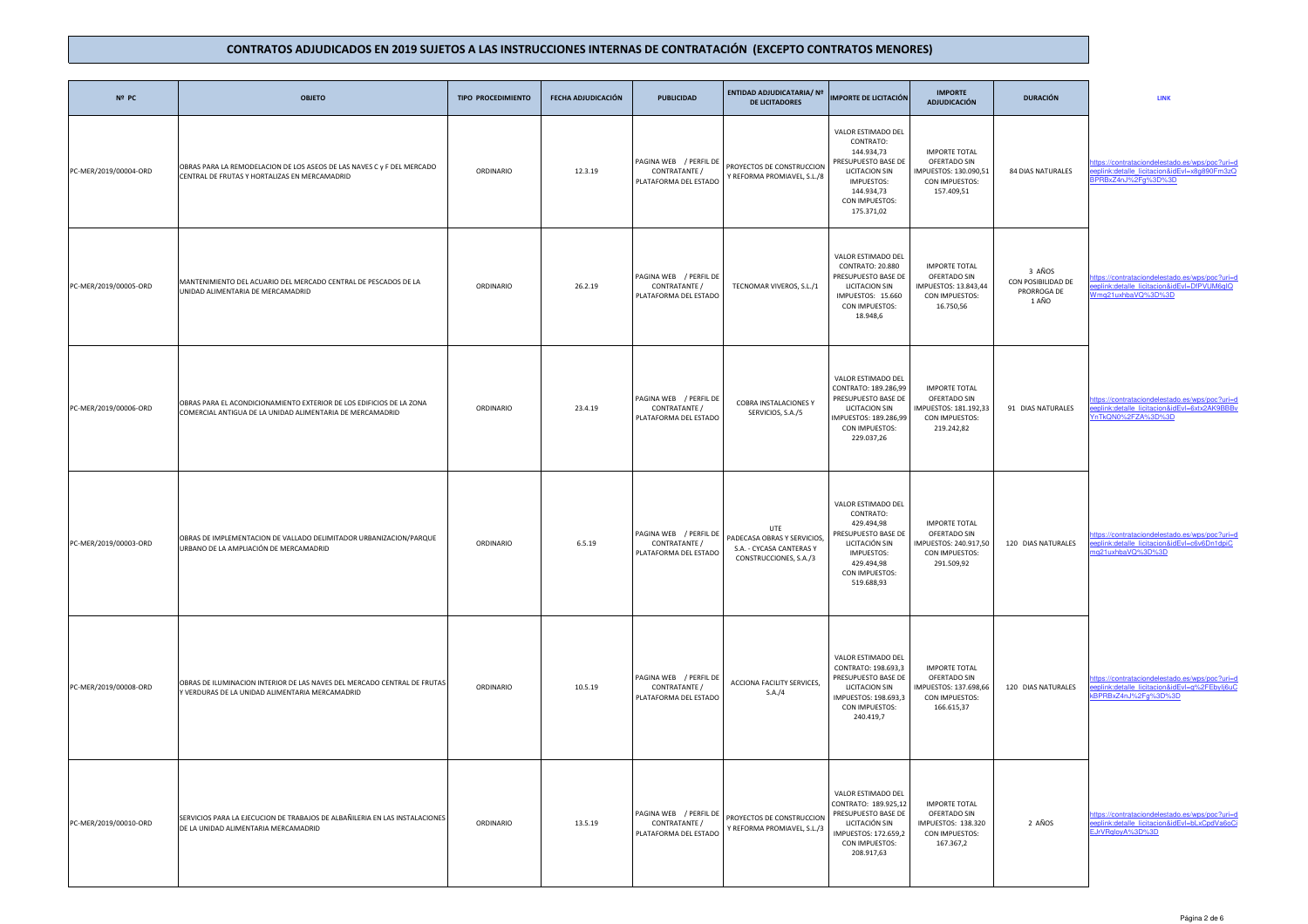| Nº PC                 | <b>OBJETO</b>                                                                                                                                                                                                                                                                                                                                  | <b>TIPO PROCEDIMIENTO</b> | FECHA ADJUDICACIÓN | <b>PUBLICIDAD</b>                                                | ENTIDAD ADJUDICATARIA/ Nº<br><b>DE LICITADORES</b>      | <b>IMPORTE DE LICITACIÓN</b>                                                                                                                       | <b>IMPORTE</b><br>ADJUDICACIÓN                                                                   | <b>DURACIÓN</b> | LINK                                                                                                                   |
|-----------------------|------------------------------------------------------------------------------------------------------------------------------------------------------------------------------------------------------------------------------------------------------------------------------------------------------------------------------------------------|---------------------------|--------------------|------------------------------------------------------------------|---------------------------------------------------------|----------------------------------------------------------------------------------------------------------------------------------------------------|--------------------------------------------------------------------------------------------------|-----------------|------------------------------------------------------------------------------------------------------------------------|
| PC-MER/2019/00011-ORD | DISEÑO Y EJECUCIÓN DE UNA CAMPAÑA DE COMUNICACIÓN AMBIENTAL DIRIGIDA A<br>LOS OPERADORES Y USUARIOS DEL MERCADO CENTRAL DE PESCADOS, DEL MERCADO<br>CENTRAL DE FRUTAS Y HORTALIZAS, DE LA NAVE DE PLATANOS, DE LA NAVE I, DE LA<br>ECOAREA Y DEL PUNTO DE APORTACION DE RESIDUOS DE LA PLATAFORMA BAJA DE<br>LA UNIDAD ALIMENTARIA MERCAMADRID | ORDINARIO                 | 14.5.19            | PAGINA WEB / PERFIL DE<br>CONTRATANTE /<br>PLATAFORMA DEL ESTADO | TALHER, S.A./2                                          | VALOR ESTIMADO DEL<br>CONTRATO: 55.364,37<br>PRESUPUESTO BASE DE<br><b>LICITACION SIN</b><br>IMPUESTOS: 55.364,37<br>CON IMPUESTOS:<br>66.990,88   | <b>IMPORTE TOTAL</b><br>OFERTADO SIN<br>IMPUESTOS: 45.670,07<br>CON IMPUESTOS:<br>55.260,78      | 56 DIAS         | tps://contrataciondelestado.es/wps/poc?uri=d<br>eplink:detalle_licitacion&idEvl=fg%2Fv2fEGV<br>Auf4aBO%2BvQlQ%3D%3D    |
| PC-MER/2019/00007-ORD | OBRAS DE RENOVACION Y MEJORA DE EFICIENCIA ENERGETICA EN EL ALUMBRADO<br>EXTERIOR DE LOS MERCADOS CENTRALES DE LA UNIDAD ALIMENTARIA<br>MERCAMADRID                                                                                                                                                                                            | ORDINARIO                 | 16.5.19            | PAGINA WEB / PERFIL DE<br>CONTRATANTE /<br>PLATAFORMA DEL ESTADO | MONCOBRA, S.A./4                                        | VALOR ESTIMADO DEL<br>CONTRATO: 196.301,83<br>PRESUPUESTO BASE DE<br><b>LICITACION SIN</b><br>MPUESTOS: 196.301,83<br>CON IMPUESTOS:<br>237.525,21 | <b>IMPORTE TOTAL</b><br>OFERTADO SIN<br>MPUESTOS: 165.204,15<br>CON IMPUESTOS:<br>199.897,02     | 120 DIAS        | ttps://contrataciondelestado.es/wps/poc?uri=d<br>eplink:detalle_licitacion&idEvl=emXIPVXbfbo<br>BPRBxZ4nJ%2Fg%3D%3D    |
| PC-MER/2019/00013-ORD | SUMINISTRO E INSTALACION DE UNA PANTALLA LED EN LA PLATAFORMA BAJA DE<br>MERCAMADRID                                                                                                                                                                                                                                                           | ORDINARIO                 | 30.5.19            | PAGINA WEB / PERFIL DE<br>CONTRATANTE /<br>PLATAFORMA DEL ESTADO | MEGALUX EUROPE, S.L./5                                  | VALOR ESTIMADO DEL<br>CONTRATO: 85.000<br>PRESUPUESTO BASE DE<br><b>LICITACION SIN</b><br>IMPUESTOS: 85.000<br>CON IMPUESTOS:<br>102.850           | <b>IMPORTE TOTAL</b><br>OFERTADO SIN<br>IMPUESTOS:<br>63.979<br>CON<br>IMPUESTOS: 77.414,59      | 56 DIAS         | ttps://contrataciondelestado.es/wps/poc?uri=d<br>eplink:detalle_licitacion&idEvl=Yf2Abx6cXIIvY<br>TkQN0%2FZA%3D%3D     |
| PC-MER/2019/00015-ORD | CONTRATO DE OBRA Y LEGALIZACION DE INSTALACION FOTOVOLTAICA DE<br>AUTOCONSUMO A INSTALAR EN EL EDIFICIO ADMINISTRATIVO DE MERCAMADRID                                                                                                                                                                                                          | ORDINARIO                 | 3.6.19             | PAGINA WEB / PERFIL DE<br>CONTRATANTE /<br>PLATAFORMA DEL ESTADO | ACCIONA FACILITY SERVICES,<br>S.A./4                    | VALOR ESTIMADO DEL<br>CONTRATO: 89.250<br>PRESUPUESTO BASE DE<br><b>LICITACION SIN</b><br>IMPUESTOS: 89.250<br>CON IMPUESTOS:<br>107.992,5         | <b>IMPORTE TOTAL</b><br>OFERTADO SIN<br>IMPUESTOS: 81.425,29<br>CON IMPUESTOS:<br>98.524,6       | 120 DIAS        | ps://contrataciondelestado.es/wps/poc?uri=d<br>eplink:detalle licitacion&idEvl=v%2BzYIT5TG<br>d7h85%2Fpmmsfw%3D%3D     |
| PC-MER/2019/00014-ORD | AUDITORIA DE SEGURIDAD DE LOS SISTEMAS DE INFORMACION EN MERCAMADRID                                                                                                                                                                                                                                                                           | ORDINARIO                 | 3.6.19             | PAGINA WEB / PERFIL DE<br>CONTRATANTE /<br>PLATAFORMA DEL ESTADO | INGENIERIA E INTEGRACION<br>AVANZADAS (INGENIA), S.A./4 | VALOR ESTIMADO DEL<br>CONTRATO: 27.000<br>PRESUPUESTO BASE DE<br><b>LICITACION SIN</b><br>IMPUESTOS: 27.000<br>CON IMPUESTOS:<br>32.670            | <b>IMPORTE TOTAL</b><br>OFERTADO SIN<br><b>APUESTOS:</b><br>17.820<br>CON IMPUESTOS:<br>21.562,2 | 4 MESES         | tps://contrataciondelestado.es/wps/poc?uri=d<br>eplink:detalle_licitacion&idEvl=5eKZj4KYh6E<br>BPRBxZ4nJ%2Fg%3D%3D     |
| PC-MER/2019/00009-ORD | OBRAS DE ILUMINACION DE VIARIOS GENERALES DE LA UNIDAD ALIMENTARIA<br>MERCAMADRID                                                                                                                                                                                                                                                              | ORDINARIO                 | 7.6.19             | PAGINA WEB / PERFIL DE<br>CONTRATANTE /<br>PLATAFORMA DEL ESTADO | MONCOBRA, S.A./4                                        | VALOR ESTIMADO DEL<br>CONTRATO: 189.707,48<br>PRESUPUESTO BASE DE<br><b>LICITACION SIN</b><br>MPUESTOS: 189.707,48<br>CON IMPUESTOS:<br>229.546.05 | <b>IMPORTE TOTAL</b><br>OFERTADO SIN<br>IMPUESTOS: 140.080,4<br>CON IMPUESTOS:<br>169.497,28     | 120 DIAS        | https://contrataciondelestado.es/wps/poc?uri=d<br>eplink:detalle_licitacion&idEvl=%2FuiD%2F9<br>SgKVqmq21uxhbaVQ%3D%3D |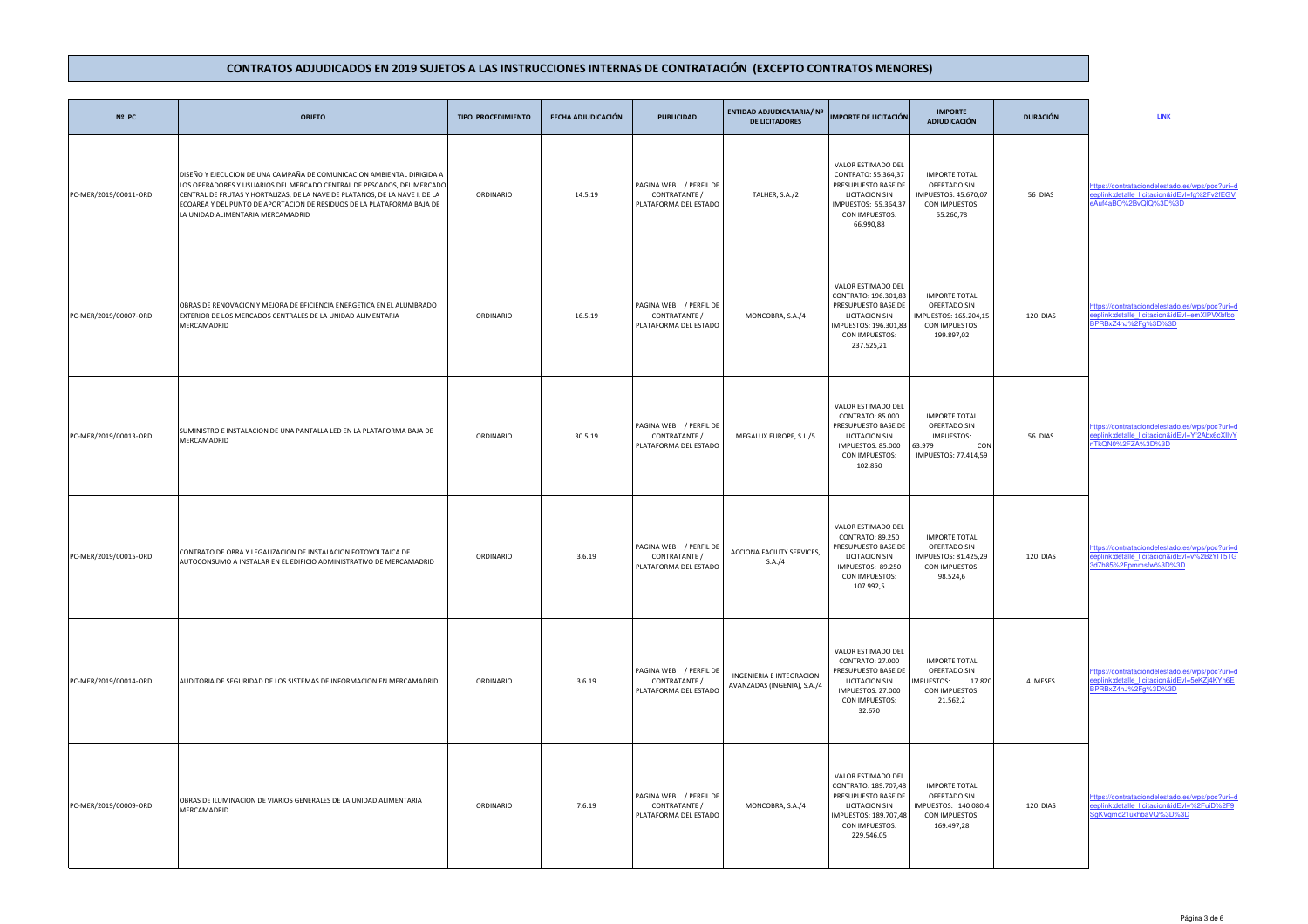| Nº PC                 | <b>OBJETO</b>                                                                                                                                                            | <b>TIPO PROCEDIMIENTO</b> | FECHA ADJUDICACIÓN                                                                               | <b>PUBLICIDAD</b>                                                | ENTIDAD ADJUDICATARIA/ Nº<br><b>DE LICITADORES</b> | <b>IMPORTE DE LICITACIÓN</b>                                                                                                                       | <b>IMPORTE</b><br><b>ADJUDICACIÓN</b>                                                       | <b>DURACIÓN</b>                                  | LINK                                                                                                                    |
|-----------------------|--------------------------------------------------------------------------------------------------------------------------------------------------------------------------|---------------------------|--------------------------------------------------------------------------------------------------|------------------------------------------------------------------|----------------------------------------------------|----------------------------------------------------------------------------------------------------------------------------------------------------|---------------------------------------------------------------------------------------------|--------------------------------------------------|-------------------------------------------------------------------------------------------------------------------------|
| PC-MER/2019/00012-ORD | SUMINISTRO E INSTALACION DE UNA INFRAESTRUCTURA DE ALTA DISPONIBILIDAD<br>PARA LOS SISTEMAS DE SEGURIDAD                                                                 | ORDINARIO                 | 14.6.19                                                                                          | PAGINA WEB / PERFIL DE<br>CONTRATANTE /<br>PLATAFORMA DEL ESTADO | ANADAT TECHNOLOGY/1                                | VALOR ESTIMADO DEL<br>CONTRATO: 29.000<br>PRESUPUESTO BASE DE<br><b>LICITACION SIN</b><br>IMPUESTOS: 29.000<br>CON IMPUESTOS: 35.090               | <b>IMPORTE TOTAL</b><br>OFERTADO SIN<br>IMPUESTOS: 26.300<br>CON IMPUESTOS: 31.823          | 60 DIAS                                          | ttps://contrataciondelestado.es/wps/poc?uri=d<br>eeplink:detalle_licitacion&idEvl=XdYRB6NwaX<br>yXQV0WE7IYPw%3D%3D      |
| PC-MER/2019/00017-ORD | SUMINISTRO E INSTALACION DE SEÑALES Y PLACAS COMBINADAS DE SEGURIDAD Y<br>SALUD LABORAL EN LOS MERCADOS CENTRALES DE LA UNIDAD ALIMENTARIA<br>MERCAMADRID                | ORDINARIO                 | 21.6.19                                                                                          | PAGINA WEB / PERFIL DE<br>CONTRATANTE /<br>PLATAFORMA DEL ESTADO | SERVICIOS Y SEGURIDD<br>COVADONGA, S.L./9          | VALOR ESTIMADO DEL<br>CONTRATO: 75.000<br>PRESUPUESTO BASE DE<br><b>LICITACION SIN</b><br>IMPUESTOS: 75.000<br>CON IMPUESTOS:<br>90.750            | <b>IMPORTE TOTAL</b><br>OFERTADO SIN<br>IMPUESTOS: 44.207,74<br>CON IMPUESTOS:<br>53.491,37 | 60 DIAS                                          | https://contrataciondelestado.es/wps/poc?uri=d<br>eeplink:detalle licitacion&idEvl=hSKb3LYChM<br>pvYnTkQN0%2FZA%3D%3D   |
| PC-MER/2019/00019-ORD | SERVICIOS DE MANTENIMIENTO GENERAL DE LA LIMPIEZA DE LA RED DE<br>SANEAMIENTO DE LA UNIDAD ALIMENTARIA MERCAMADRID Y DE LA AMPLIACION DE<br>MERCAMADRID                  | ORDINARIO                 | 1.7.19                                                                                           | PAGINA WEB / PERFIL DE<br>CONTRATANTE /<br>PLATAFORMA DEL ESTADO | PACSA SERVICIOS URBANOS Y<br>MEDIO NATURAL, S.L./2 | VALOR ESTIMADO DEL<br>CONTRATO: 101.855,72<br>PRESUPUESTO BASE DE<br><b>LICITACION SIN</b><br>MPUESTOS: 101.855,72<br>CON IMPUESTOS:<br>112.041,29 | <b>IMPORTE TOTAL</b><br>OFERTADO SIN<br>IMPUESTOS: 80.516,95<br>CON IMPUESTOS:<br>88.568,65 | 24 JULIO 2019<br>$\overline{A}$<br>23 JULIO 2020 | https://contrataciondelestado.es/wps/poc?uri=d<br>eeplink:detalle_licitacion&idEvl=0tigE%2BVvTf<br>J7h85%2Fpmmsfw%3D%3D |
| PC-MER/2019/00021-ORD | OBRA Y LEGALIZACION PARA SUSTITUCION DE DOS TRANSFORMADORES EN EL<br>MERCADO CENTRAL DE PESCADOS DE LA UNIDAD ALIMENTARIA DE MERCAMADRID                                 | ORDINARIO                 | 1.8.19                                                                                           | PAGINA WEB / PERFIL DE<br>CONTRATANTE /<br>PLATAFORMA DEL ESTADO | MONCOBRA, S.A./3                                   | VALOR ESTIMADO DEL<br>CONTRATO: 119.000<br>PRESUPUESTO BASE DE<br><b>LICITACION SIN</b><br>IMPUESTOS: 119.000<br>CON IMPUESTOS:<br>143.990         | <b>IMPORTE TOTAL</b><br>OFERTADO SIN<br>IMPUESTOS: 55.885,84<br>CON IMPUESTOS:<br>67.621,87 | 30 DIAS                                          | https://contrataciondelestado.es/wps/poc?uri=d<br>eeplink:detalle_licitacion&idEvl=Y9Hw0frOEm<br>JBPRBxZ4nJ%2Fg%3D%3D   |
| PC-MER/2019/00020-ORD | SERVICIO ESPECIALIZADO DE LIMPIEZA PARA EL CENTRO DE FORMACION DE<br>MERCAMADRID Y SUS TALLERES (contrato reservado a empresa de inserción, D.A.<br>4ª de la LCSP)       | ORDINARIO                 | ACUERDO DE 22.07.19<br>DECLARANDO DESIERTO EL<br>PROCEDIMIENTO POR<br>FALTA DE LICITADORES       | PAGINA WEB / PERFIL DE<br>CONTRATANTE /<br>PLATAFORMA DEL ESTADO | <b>DESIERTO</b>                                    | VALOR ESTIMADO DEL<br>CONTRATO 79.153,57<br>PRESUPUESTO BASE DE<br><b>LICITACION SIN</b><br>IMPUESTOS: 36.768,89<br>CON IMPUESTOS:<br>44.490,36    |                                                                                             | Del 01/08/2019 al<br>17/07/2020                  | https://contrataciondelestado.es/wps/poc?uri=d<br>eplink:detalle_licitacion&idEvl=VzknyNkSSR<br>Wrz3GQd5r6SQ%3D%3D      |
| PC-MER/2019/00025-ORD | FABRICACION Y SUMINISTRO DE 25 UD. DE JAULA METALICA DE GRAN CAPACIDAD<br>PARA EL DEPOSITO DE RESIDUOS INORGANICOS EN EL ECOAREA DE LA UNIDAD<br>ALIMENTARIA MERCAMADRID | ORDINARIO                 | ACUERDO DE<br>DESISTIMIENTO DE<br>27.08.19, conforme a lo<br>previsto en el artículo<br>152 LCSP | PAGINA WEB / PERFIL DE<br>CONTRATANTE /<br>PLATAFORMA DEL ESTADO | DESISTIDO                                          | VALOR ESTIMADO DEL<br><b>CONTRATO 55.000</b><br>PRESUPUESTO BASE DE<br><b>LICITACION SIN</b><br>IMPUESTOS: 55.000<br>CON IMPUESTOS:<br>66.550      |                                                                                             | 70 DIAS                                          | ttps://contrataciondelestado.es/wps/poc?uri=d<br>eeplink:detalle_licitacion&idEvl=%2BMrOFKnw<br>9P2mq21uxhbaVQ%3D%3D    |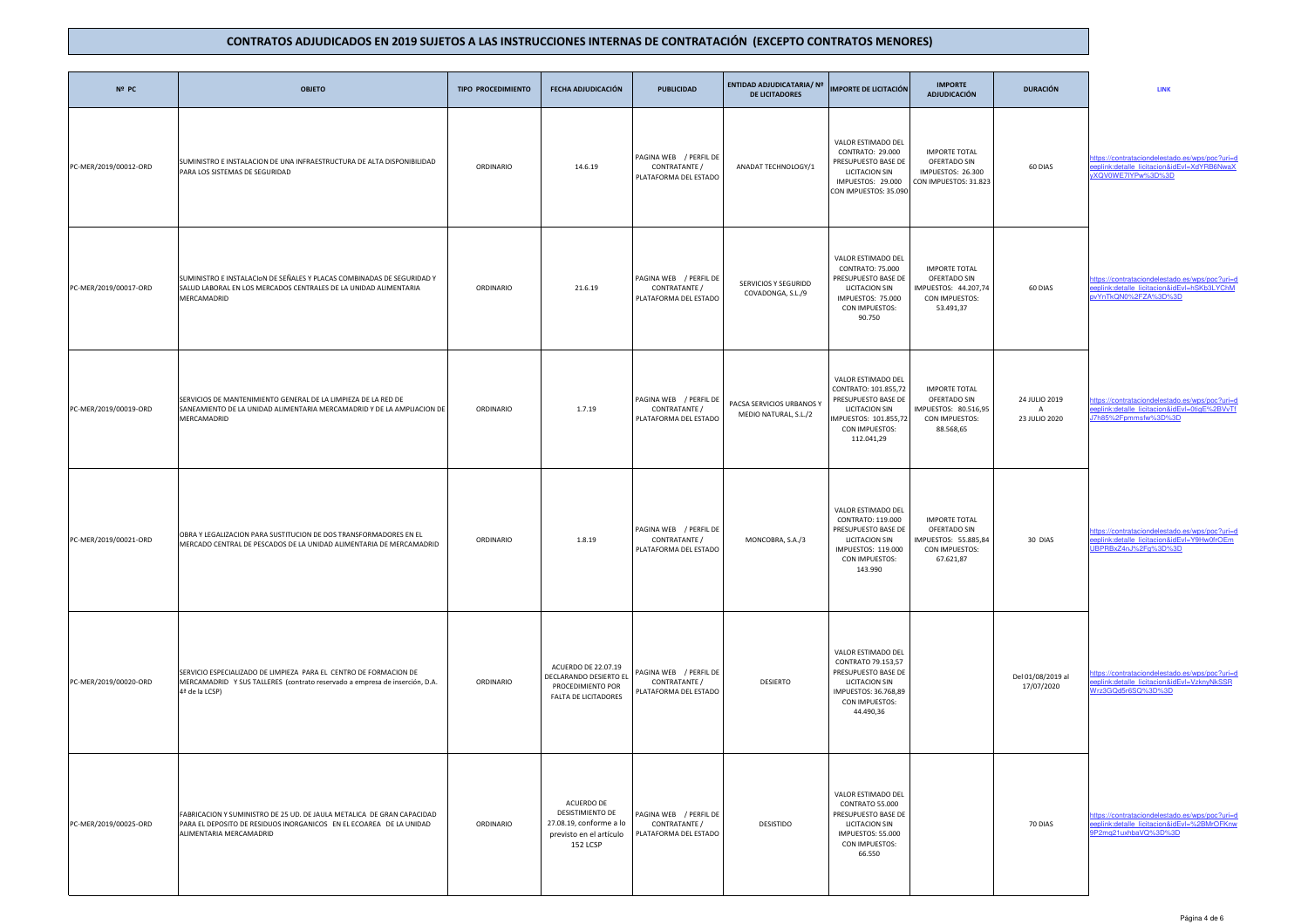| <b>Nº PC</b>          | <b>OBJETO</b>                                                                                                                                                                                                                                                                                                                                                         | <b>TIPO PROCEDIMIENTO</b> | FECHA ADJUDICACIÓN | <b>PUBLICIDAD</b>                                                | ENTIDAD ADJUDICATARIA/ Nº<br><b>DE LICITADORES</b>                                  | <b>IMPORTE DE LICITACIÓN</b>                                                                                                                         | <b>IMPORTE</b><br><b>ADJUDICACIÓN</b>                                                               | <b>DURACIÓN</b>                                                                                           | <b>LINK</b>                                                                                                            |
|-----------------------|-----------------------------------------------------------------------------------------------------------------------------------------------------------------------------------------------------------------------------------------------------------------------------------------------------------------------------------------------------------------------|---------------------------|--------------------|------------------------------------------------------------------|-------------------------------------------------------------------------------------|------------------------------------------------------------------------------------------------------------------------------------------------------|-----------------------------------------------------------------------------------------------------|-----------------------------------------------------------------------------------------------------------|------------------------------------------------------------------------------------------------------------------------|
| PC-MER/2019/00024-0RD | OBRA PARA LA ADECUACION DE UN AULA TALLER EN LA NAVE "C" DEL MERCADO<br>CENTRAL DE FRUTAS Y HORTALIZAS                                                                                                                                                                                                                                                                | ORDINARIO                 | 11.9.19            | CONTRATANTE /<br>PLATAFORMA DEL ESTADO                           | PAGINA WEB / PERFIL DE PROYECTOS DE CONSTRUCCION<br>Y REFORMAS PROMIAVEL,<br>S.L./4 | VALOR ESTIMADO DEL<br>CONTRATO:<br>197.434,12<br>PRESUPUESTO BASE DE<br>LICITACION SIN<br>IMPUESTOS:<br>197.434,12<br>CON IMPUESTOS:<br>238.895,29   | <b>IMPORTE TOTAL</b><br>OFERTADO SIN<br>IMPUESTOS: 179.464,32<br>CON IMPUESTOS:<br>217.151,83       | 84 DIAS                                                                                                   | https://contrataciondelestado.es/wps/poc?uri=d<br>eplink:detalle_licitacion&idEvl=GYV6dblqZLfn<br>SoTX3z%2F7wA%3D%3D   |
| PC-MER/2019/00026-ORD | REORDENACION DEL APARCAMIENTO DE LA PARCELA B17 DE LA PLATAFORMA BAJA<br>DE LA UNIDAD ALIMENTARIA MERCAMADRID                                                                                                                                                                                                                                                         | ORDINARIO                 | 17.9.19            | PAGINA WEB / PERFIL DE<br>CONTRATANTE /<br>PLATAFORMA DEL ESTADO | ASFALTOS AUGUSTA, S.L. /4                                                           | VALOR ESTIMADO DEL<br>CONTRATO:<br>81.080,4<br>PRESUPUESTO BASE DE<br><b>LICITACION SIN</b><br>IMPUESTOS:<br>81.080,4<br>CON IMPUESTOS:<br>98.107,28 | <b>IMPORTE TOTAL</b><br>OFERTADO SIN<br>IMPUESTOS: 53.899,99<br>CON IMPUESTOS:<br>65.218,99         | 28 DIAS                                                                                                   | ttps://contrataciondelestado.es/wps/poc?uri=d<br>eeplink:detalle_licitacion&idEvl=%2BRFh1hr4k<br>ISugstABGr5A%3D%3D    |
| PC-MER/2019/00023-0RD | CREATIVIDAD, DISEÑO, EJECUCION Y PRODUCCION DE ELEMENTOS QUE SIRVAN DE<br>APOYO PARA LA COMUNICACION DE MERCAMADRID, S.A.                                                                                                                                                                                                                                             | ORDINARIO                 | 18.9.19            | PAGINA WEB / PERFIL DE<br>CONTRATANTE /<br>PLATAFORMA DEL ESTADO | ONDA MEDIAPLAN, S.L./17                                                             | VALOR ESTIMADO DEL<br>CONTRATO:<br>110.000 PRESUPUESTO<br><b>BASE DE LICITACION SIN</b><br>IMPUESTOS:<br>100.000<br>CON IMPUESTOS:<br>121.000        | <b>IMPORTE TOTAL</b><br>OFERTADO SIN<br>IMPUESTOS:<br>CON IMPUESTOS:                                | 2 AÑOS                                                                                                    | ttps://contrataciondelestado.es/wps/poc?uri=d<br>eplink:detalle_licitacion&idEvl=V%2FZUjeUMf<br>nmXQV0WE7IYPw%3D%3D    |
| PC-MER/2019/00016-ORD | SERVICIO INTEGRAL DE CONTROL Y MANTENIMIENTO EN EL CENTRO DE FORMACION<br>DE MERCAMADRID, S.A. CON DESARROLLO DE PROGRAMAS DE INSERCION SOCIO<br>LABORAL DE PERSONAS EN RIESGO DE EXCLUSION SOCIAL EN EL COLECTIVO DE<br>PERSONAS SOLICITANTES DE PROTECCION INTERNACIONAL Y/O REFUGIADAS<br>(RESERVADO A EMPRESAS DE INSERCION,<br>DISPOSISIÓN ADICIONAL<br>4ª LCSP) | ORDINARIO                 | 27.9.19            | PAGINA WEB / PERFIL DE<br>CONTRATANTE /<br>PLATAFORMA DEL ESTADO | FORET JARDINERIA, S.L./1                                                            | VALOR ESTIMADO DEL<br>CONTRATO:<br>64.318,8<br>PRESUPUESTO BASE DE<br><b>LICITACION SIN</b><br>IMPUESTOS:<br>30.628<br>CON IMPUESTOS:<br>37.059,98   | <b>IMPORTE TOTAL</b><br>OFERTADO SIN<br><b>IMPUESTOS:</b><br>27.033,8<br>CON IMPUESTOS:<br>32.710,9 | 1 AÑO<br>CON POSIBILIDAD DE<br>1 AÑO<br>DE PRORROGA                                                       | ttps://contrataciondelestado.es/wps/poc?uri=d<br>eplink:detalle_licitacion&idEvl=6bnl303ZFDcu<br>f4aBO%2BvQIQ%3D%3D    |
| PC-MER/2019/00028-ORD | SERVICIO ESPECIALIZADO DE LIMPIEZA PARA EL CENTRO DE FORMACION DE<br>MERCAMADRID Y SUS TALLERES 2019-2020 (CONTRATO RESERVADO A EMPRESA DE<br>INSERCION, D.A. 4ª DE LA LCSP)                                                                                                                                                                                          | ORDINARIO                 | 17.10.19           | PAGINA WEB / PERFIL DE<br>CONTRATANTE /<br>PLATAFORMA DEL ESTADO | WORK IN PROGRESS<br>SERVICIOS Y MANTENIMIENTO,<br>$S.L.$ /3                         | VALOR ESTIMADO DEL<br>CONTRATO:<br>69.075<br>PRESUPUESTO BASE DE<br><b>LICITACION SIN</b><br>IMPUESTOS:<br>27.606,56<br>CON IMPUESTOS:<br>33.403,93  | <b>IMPORTE TOTAL</b><br>OFERTADO SIN<br>IMPUESTOS: 27.346,01<br>CON IMPUESTOS:<br>33.088,67         | 1 NOVIEMBRE 2019<br>A 17 JULIO 2020<br>CON POSIBILIDAD<br>DE PRORROGA<br>DE<br>1 AÑO                      | tps://contrataciondelestado.es/wps/poc?uri=d<br>eplink:detalle_licitacion&idEvl=WfOs%2BTq<br>%2BcXwBPRBxZ4nJ%2Fq%3D%3D |
| PC-MER/2019/00030-ORD | SERVICIOS DE MANTENIMIENTO INTEGRAL DE LOS EQUIPOS Y SISTEMAS DE<br>PROTECCIÓN CONTRA INCENDIOS EN DEPENDENCIAS Y ZONAS DE USO COMÚN DE LA<br>UNIDAD ALIMENTARIA MERCAMADRID Y DE LA AMPLIACIÓN DE MERCAMADRID                                                                                                                                                        | ORDINARIO                 | 15.11.19           | PAGINA WEB / PERFIL DE<br>CONTRATANTE /<br>PLATAFORMA DEL ESTADO | INGENIERIA Y CONSERVACION<br>CONTRA INCENDIOS, S.L./5                               | VALOR ESTIMADO DEL<br>CONTRATO:<br>97.372,8<br>PRESUPUESTO BASE DE<br><b>LICITACION SIN</b><br>IMPUESTOS:<br>46.368<br>CON IMPUESTOS:<br>56.105,28   | <b>IMPORTE TOTAL</b><br>OFERTADO SIN<br>IMPUESTOS:<br>36.750<br>CON IMPUESTOS:<br>44.467,5          | 19 NOVIEMBRE 2019<br>$\overline{A}$<br>18 NOVIEMBRE 2020<br>CON POSIBILIDAD DE<br>PRORROGA<br>DE<br>1 AÑO | https://contrataciondelestado.es/wps/poc?uri=d<br>eeplink:detalle_licitacion&idEvl=72km6iF0IhCi<br>EJrVRgloyA%3D%3D    |